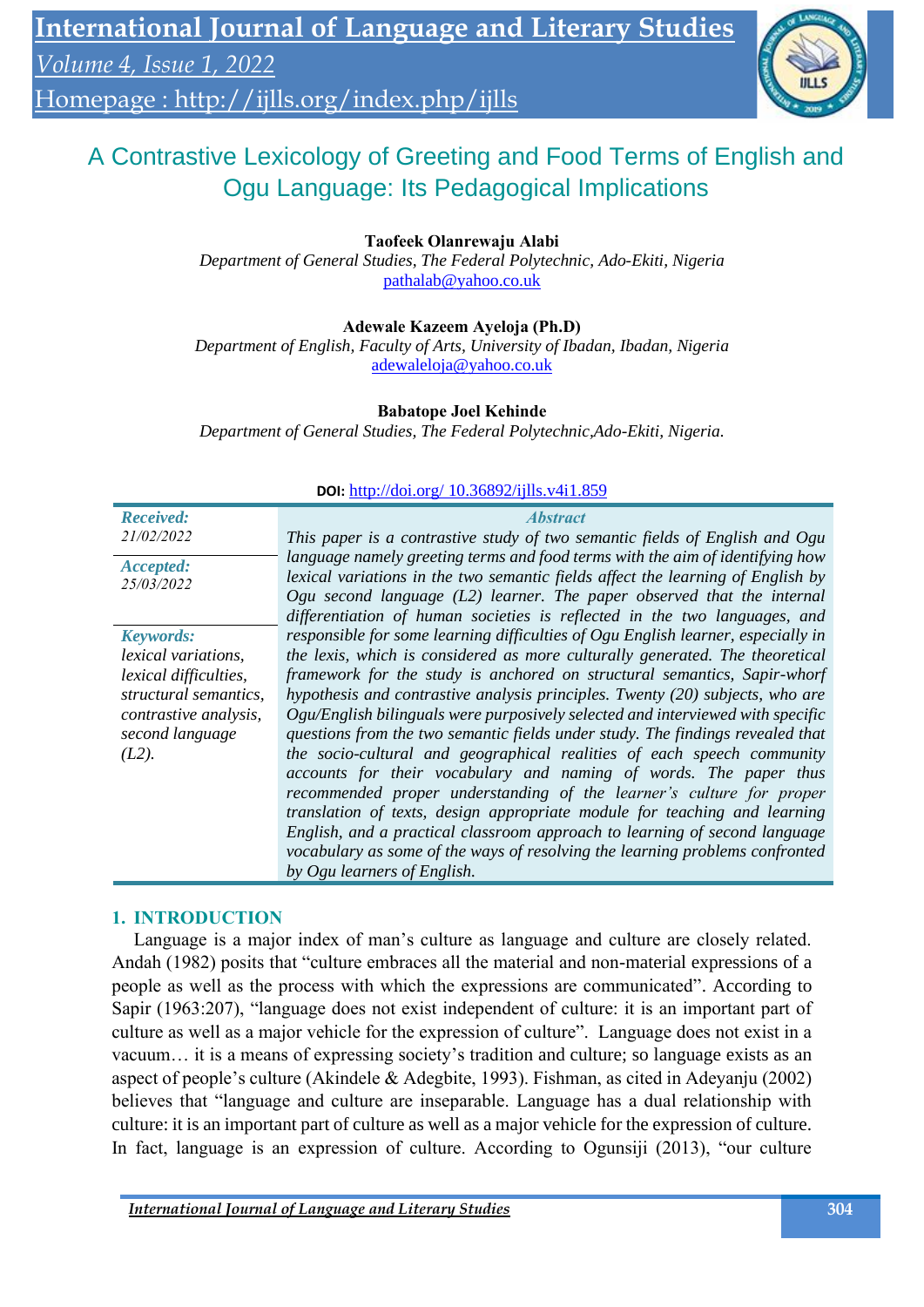influences the way we use language to express reality. There is, indeed, what can be termed cultural determinism as an alternative to linguistic determinism espoused in the strong form of Sapir-Whorf linguistic relativity hypothesis. Culture as the totality of the way we think and behave influences our language and the way we use it; it determines what we say and how we say it".

Given this premise, therefore, lexical items of a particular language might be regarded as the carriers of the culture that produces the language. Banjo (1969) identifies cultural variations as the root of difficulty that one experiences in learning the vocabulary of another language. To him, the difficulty in learning the vocabulary of another language is in choosing the most apt member of a lexical set in a particular context, even in ones mother tongue. These cultural variations often result in divergent perceptions of what the worldview is in various societies.

Nigeria, as a multilingual nation, has many indigenous languages interacting with the English language. The English language and these indigenous languages, part of which is the Ogu language, shared some similarities and differences. These are obvious in the contrastive studies carried out by Banjo (1969), Maiyanga (1987), Lamidi (1996; 2004), Ojo (1996) and Igboanusi (2000). These differences account for varying degrees of proficiency among the Nigerian speakers of English. Moreover, one phenomenon that aptly illustrates the relationship between culture and language is the naming system, especially in the African culture". According to Soyinka (1988)

*Naming is a critical business in traditional African society….our names have meaning….they are intimations of hope, destiny, and affirmations of origin. They also have a history*

Hence, this study focuses on contrastive lexicology of English and Ogu languages. It explores how speakers of both languages view the same lexemes semantically by employing a contrastive analytical tool to predict the likely areas of difficulty facing an Ogu speaker of English in the chosen semantic fields namely: greeting and food terminologies. The emphasis, however, is on the socio-cultural influences of the two worlds (English and Ogu) in the naming of objects, and on the Ogu speaker learning the target language (English). Thus, it becomes imperative to provide some basic information on the two languages as well as discuss certain concepts that are of relevance to this paper.

### **1.1.English and Ogu Language in Contact**

The 'Ogu' language, also referred to as 'Ogugbe', is spoken by the Ogu people in Badagry, a town situated at the border point between Nigeria and the Republic of Benin. The Ogu people of Badagry and their language "Ogu" (shortening form of Ogugbe) have both been erroneously referred to as "Egun" (Avagnon, 1994). Our investigations revealed that this is probably as a result of the people's contact with the Europeans who could neither pronounce the name of the people nor their language correctly. They resolved to merge the two terms into one bastardized term 'Egun'. However, native speakers of the language call it "ogu", which is adopted for this work.

According to Avoseh (1980), the Ogu people were said to have migrated from Porto-Novo to Badagry in the yaer 1925. The town is located in a coastal terrain, dominated by creeks and river estuaries. The mean monthly maximum temperatures fluctuate around  $30^{\circ}$ C, while the mean medium temperatures are rarely below  $22^{\circ}$ C. The relative humidity of the zone is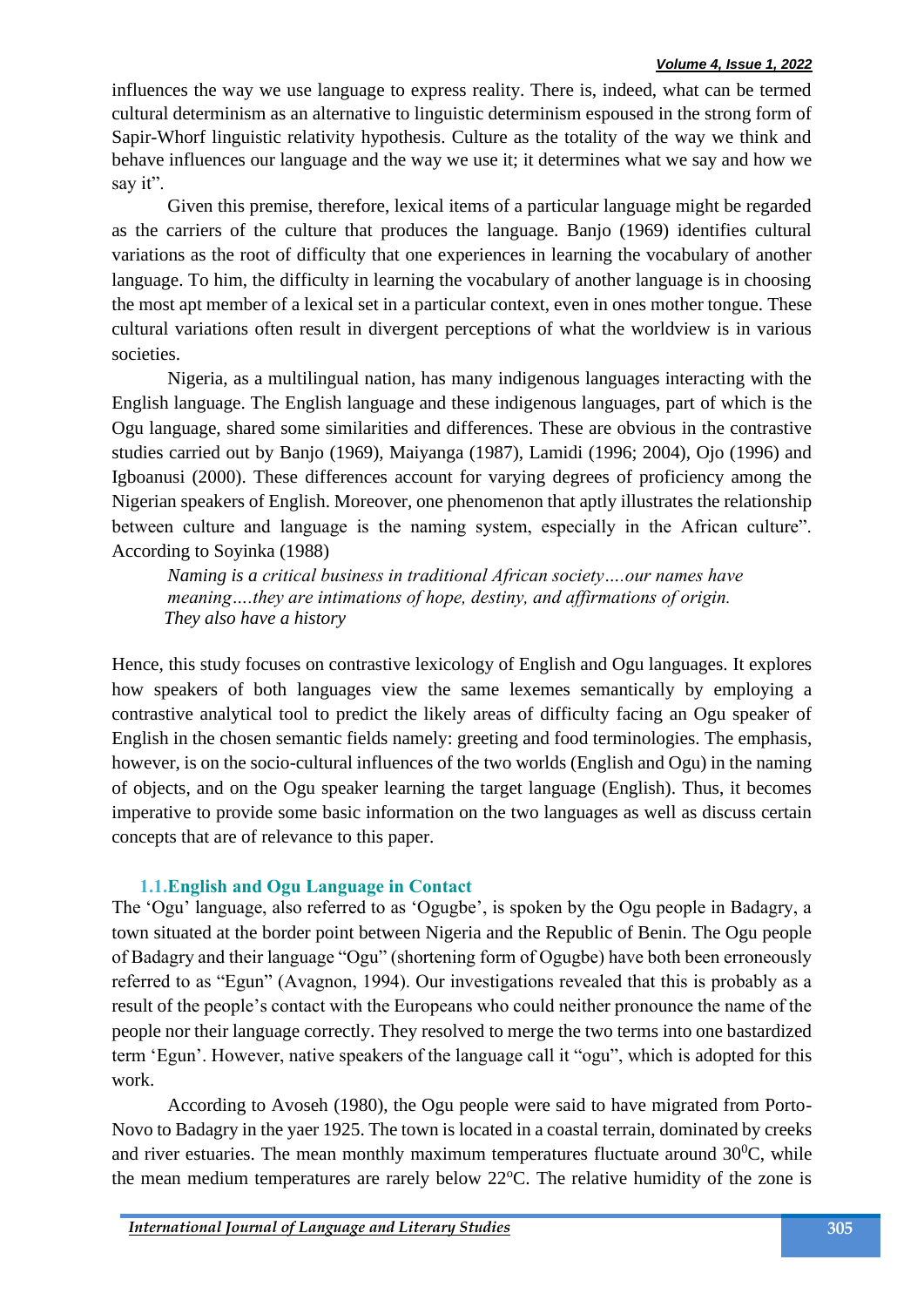found to be lower to around 60%. Badagry area stretches south-westwards to include the coastal settlements of Gberefu, Gayingbo, Weshe, Kwemem, Gbaji, and eastwards to include the Ajara group of towns made of Topa, Aradagun, Ajido, Mowo, Vethol Doko, Agamaden, Ebute-Olofin, Ikoga, Igbaorosun, Topo, Pota, Tohun. Others include Gbanko, Daforo, Ogungbe, Akoko, Gedu, Moba, Ahanfe Kase, Pasi, Kweme, Ogo-Hausa and Grasinme. The Ogu people can also be found outside Badagry in places such as Ijanikin, Ojo, Iyana-Iba, Atan in large numbers.

Linguistically, the Ogu language is one of the "Kwa" languages spoken chiefly in Ghana, Cote d'Ivoire, Benin, Nigeria and Liberia. Other "Kwa" language family includes Ewe, Yoruba, Igbo, Nupe, Ashanti, Benin, etc. According to Greenberg classification of African language family, Kwa languages fall under the 'Gur' or Voltanic classification, which in turn comes under the Niger-Kordofanian language family. A major characteristic feature of this language family is the use of tones to indicate semantic or grammatical distinction. Ogu is said to have more than twenty dialects in the language family. They include Allada, Toli, Fon, Whegbe, Werrie, Savi, Eseto, Whla, Devi, Whydah, Jakin, etc. Out of these dialects, Allada is the only one that is spoken in the neighbouring towns and districts of both Badagry and Porto-Novo. It has a wider acceptability and usage within and outside Nigeria. It is a dialect used in translating the Holy Bible into Ogu language (Biblu Wiwe), produced over fifty years ago. This dialect of Ogu language is, therefore, the one adopted for this study.

The English language is one of the Germanic languages, which in turn descended from the Proto-Indo-Germanic languages. It is a language whose development was initially characterized by series of invasions (Medubi, 1999). Today, the English language has expanded to virtually the entire world (Yassin et al., 2020). The language has travelled all over the world, competed with other languages, and has taken root in lands and climates far and very different from its original base.

The language came into Nigeria in the  $16<sup>th</sup>$  century as a result of adventure, gospel propagation, colonialism and commerce (Banjo, 1969). The Ogu speakers of Badagry were among the first set on Nigerians to come in contact with the English language by virtue of beign a coastal area used for commercial activities by the British traders. According to Ogu (1992), the beginning of the missionary activities equally contributed to the spread of English in Nigeria, and Badagry in particular. Also, the abolition of Trans-Atlantic slave trade helped to entrench English in the West Coast. Ogu (1992), quoting Crowder (1968) says:

> *In the 1830s many freed slaves from Freetown came back to their original homes in Lagos, Badagry and Abeokuta. The arrival changed the linguistic typology of the West coast.*

The influx of these people, and their contact with the Ogu people of Badagry, affected the linguistic terrain of the coastal area.

# **1.2.Contrastive Lexicology**

Contrastive lexicology, as an aspect of contrastive linguistics, focuses upon the study of common and divergent features of lexicons of two or more languages, and finding out correspondences between the vocabulary units of the languages under investigation. Lexicology studies the lexis or vocabulary of a given language, and includes historical lexicology, comparative lexicology, contrastive lexicology, applied lexicology. Contrastive lexicology aims at establishing differences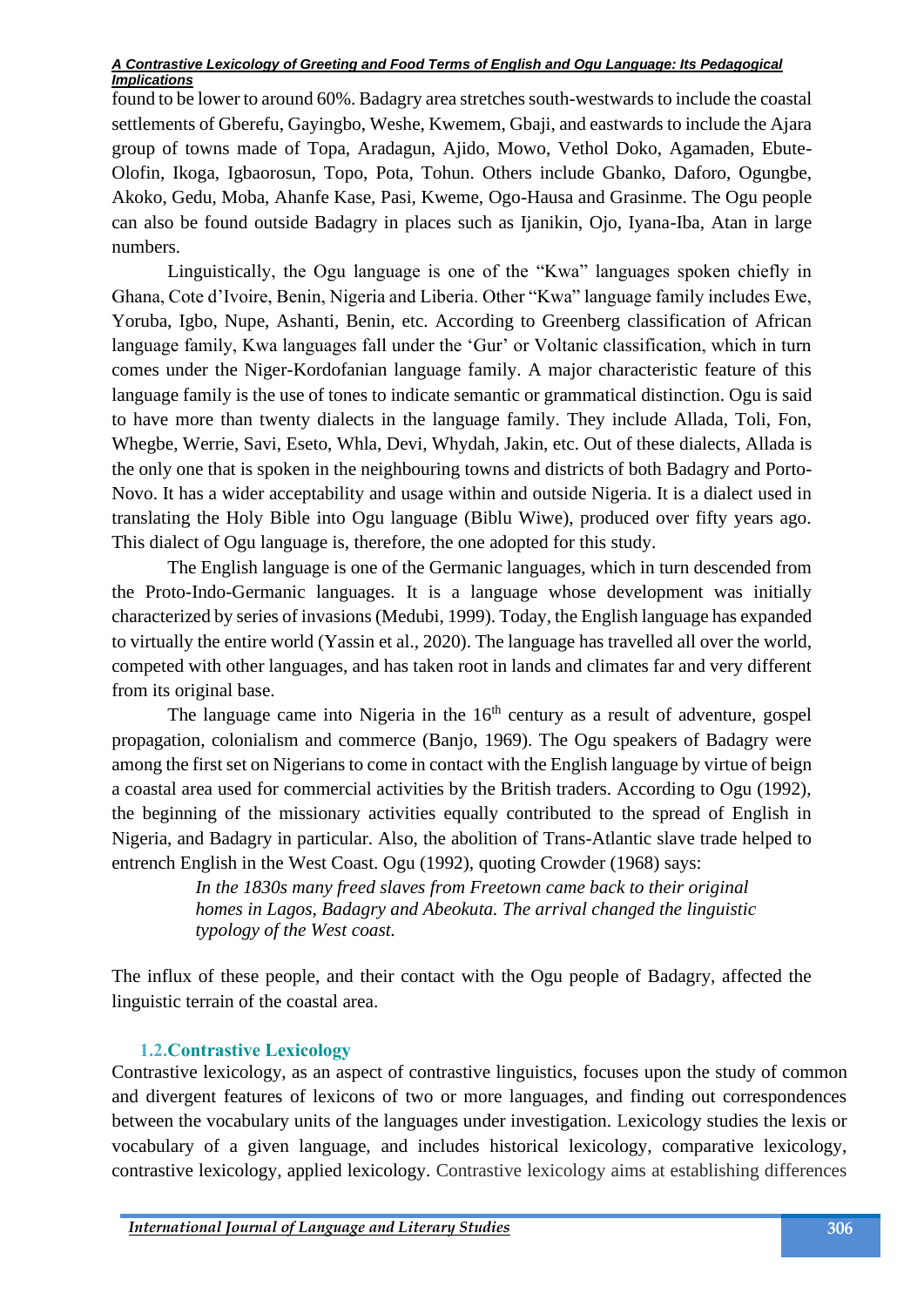#### *Volume 4, Issue 1, 2022*

and similarities between languages in the course of their systematic description. According to Borysenko (2005), Contrastive lexicology provides a theoretical foundation on which the vocabularies of different languages can be compared and described, the correlation between the vocabularies of two or more languages being the scientific priority.

Contrastive lexicology deals with *lexis in contrast* as manifested in the development of the two unrelated languages such as Ogu and English. Harouni (2004) claims that contrastive lexicology studies the morphological and semantic aspects of the lexical units or lexemes at the cross-language level. It compares and contrasts the various lexicalization processes, i.e. the form and meaning realizations at the word level without neglecting the syntactic environment which specifies the distribution of such realizations. The realizations at the level of the form constitute the object of study of what is referred to as lexical morphology and the realizations at the level of meaning are the object of concern of what is referred to as lexical semantics.

Contrastive typological investigations are carried out with the help of several methods. It could be an attempt to find out the derivational structure of a lexical unit, which makes use of Immediate Constituent analysis and transformational analysis. If the semantic structure of two correlated words is compared, the componential analysis will probably be applied. The distributional analysis in its various forms is commonly used nowadays by lexicologists of different schools of thought. By the term distribution we understand the occurrence of a lexical unit relative to other lexical units of the same level. It is readily observed that a certain component of the word meaning is described when the word is identified distributionally.

James (1980) claims that "the task of contrastive lexicology is "to compare linguistic accounts stated within the lexicological framework of the lexical competence possessed by speakers of two languages concerned". Among the final tasks of any research in the field of Contrastive Lexicology are (a) to study lexical units of the languages compared (b) to investigate the problems of word-structure and word-formation in the languages under consideration (c) to study the problem of interrelation of a word and its meaning (d) to identify and classify the main isomorphic and allomorphic features characteristic of lexicons of the languages studied, and (e) to single out the isomorphic regularities and describe allomorphic singularities in the lexicons of the languages investigated.

### **1.3.Statement of the Problem**

The pre-occupation of Contrastive Analysis rests on its ability to study the differences and similarities present in a pair of languages, with emphasis on dissimilarities. This points to the fact that two languages can rarely enjoy the same features at all linguistic levels. The Ogu speaker leaning English often face problems in the naming of some objects present in English but not in Ogu. The problem of lexical variation between the two languages due to cultural and geographical differences affects the learning of English vocabulary by an Ogu speaker, and consequently leads to a problem of transfer (positive or negative) from Ogu into the English language.

### **1.4.Research Questions**

- a. How does an Ogu speaker view the same lexeme of English and Ogu in the two semantic fields under study?
- b. How do different world views and the socio-cultural realities in both worlds affect their lexical items?
- c. What are the likely problems that an Ogu L2 learner will face in the process of learning English?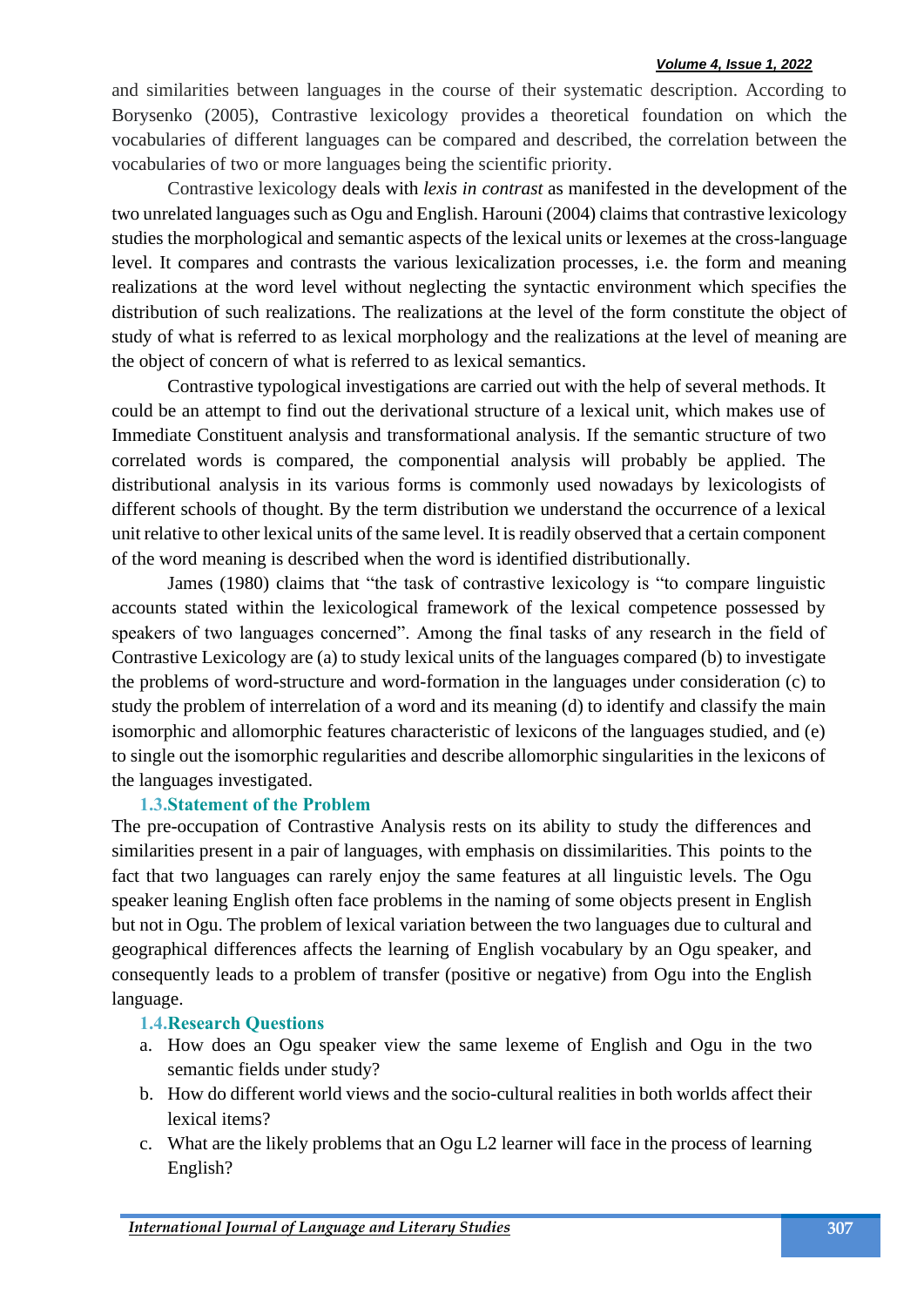- d. In what way (s) will an Ogu speaker give expression to English words not present in the Ogu language?
- e. How will the knowledge of some linguistic rules in the target language affect its learning process?

# **1.5.Aim and Objectives**

The paper aims at examining the lexical variations between English and Ogu language due to cultural and geographical differences, which affects the learning of English vocabulary by an Ogu learner of English, and consequently leads to a problem of transfer (positive or negative) from Ogu into the target language. The objectives are

- a. to reveal how an Ogu speaker views the same lexeme of English and Ogu in the two semantic fields under study?
- b. to underscore the view that different world views and the socio-cultural realities in both worlds affect their lexical items.
- c. to assess the problems an Ogu L2 learner of English will likely be confronted in the process of learning English
- d. to examine the way (s) an Ogu speaker will give expression to those words not present in the mother tongue
- e. to describe how knowledge of some linguistic rules in a language affect its learning process?

# **2. RESEARCH METHODOLOGY**

The data for the study was obtained through an interview. The sampling method was a stratified random sampling technique in which a total of twenty (20) respondents were interviewed. The respondents are all English/Ogu bilinguals with high degree of proficiency in both languages. The respondents were asked to give the Ogu equivalents of the lexemes used in the two semantic fields of English. The data obtained in Ogu were then compared and contrasted with English to determine their areas of similarities and differences. Emphasis was, however, placed on the dissimilarities which is the major pre-occupation of CA and this work in order to discover the likely areas of difficulty for an Ogu speaker learning the English language (L2).

# **3. THEORETICAL ISSUES**

As stated earlier, the theoretical foundation for this study is drawn from the Sapir-whorf hypothesis, structural semantics and contrastive analysis principles. The Sapir-Whorf hypothesis has been viewed from two perspectives: linguistic determinism (our thoughts and we are imprisoned by our language) and linguistic relativism (our language reflects only our world experiences). According to Whorf (1956), "the worlds in which different societies live are distinct worlds, not the same world with different labels attached". This argument was later reshaped to read: "the world in which human beings live is the same and that it is only the labels of things that differ". Corroborating this view, Leech (1974:30) says, "Languages have a tendency to impose structure on the real world by treating some distinctions as crucial and ignoring others". The Sapir-Whorf hypothesis seems to have focused on language as being culture-bound. That accounts for Benjamin Lee Whorf's position cited in Caroll (1964) that: "…we dissect nature along lines laid down by our native tongues. The categories and types that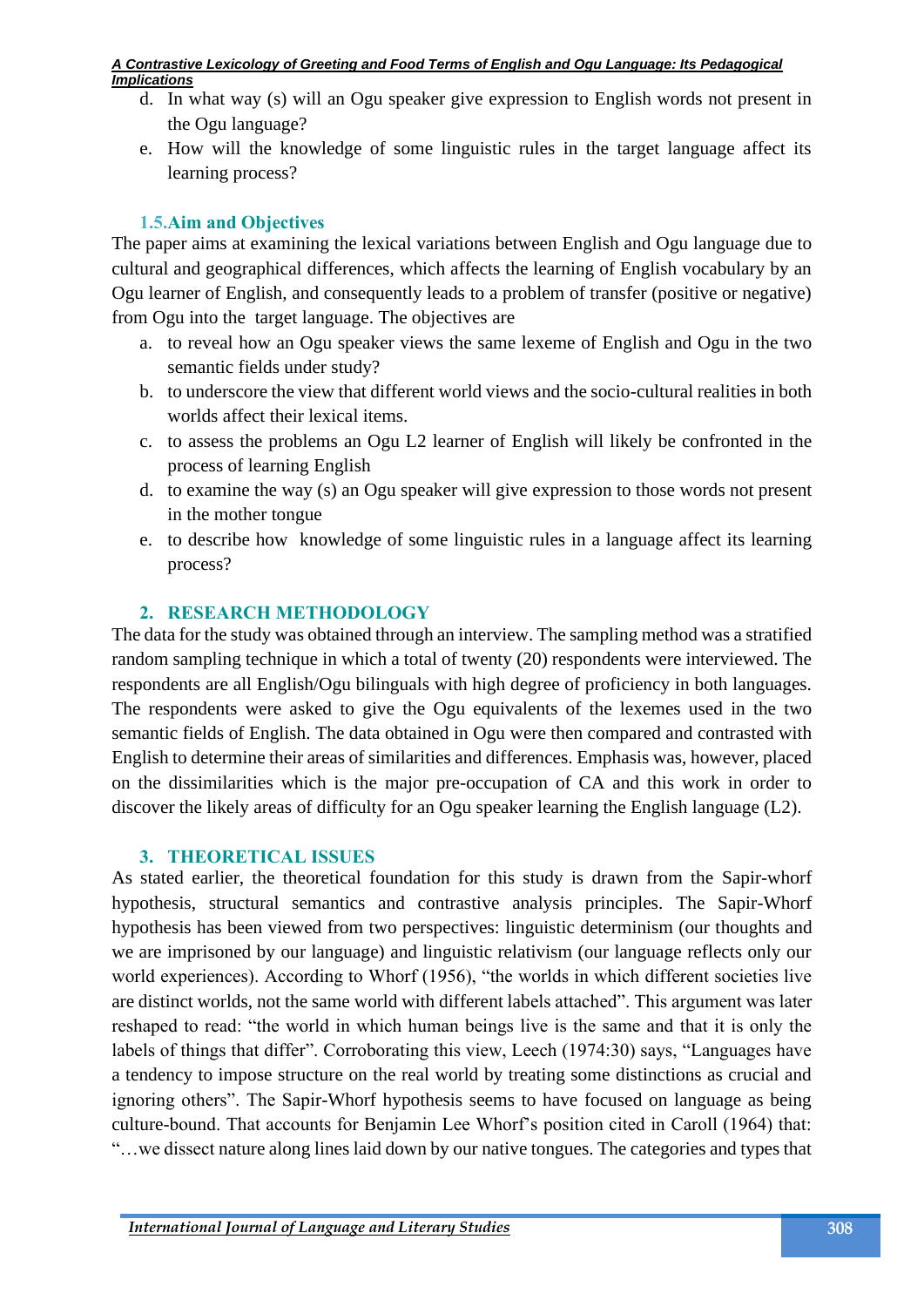we isolate from the world of phenomena we do not find there because they stare every observer in the face".

The implication of Sapir-Whorf hypothesis for this study resides in the statement of Sapir (1929) as quoted by Chandler (1985) that "no two languages are ever sufficiently similar to be considered as representing the same reality". This paper aligns with the position of linguistic relativism which states that our language reflects only our world experiences. The study pays attention, not only to the linguistic description, but to social and cultural factors which are fundamental in accounting for variations in the lexical structures of Ogu and English in the area of their vocabulary. The paper focuses on an Ogu/English bilingual, whose L1 is Ogu and the target language is English. By contrasting the lexemes present in the three semantic fields of study; we can extract difficult areas of the lexicon which an Ogu (L1) speaker may encounter in the process of learning the English (L2) vocabulary.

Structural semantics illuminates our knowledge of the nature of meaning, the concept of lexical relations and the semantic structure of the vocabulary. Some basic concepts constituting the structural semantics register are lexical relations, which can be described in terms of syntagmatic (the axis of chain) and paradigmatic (axis of choice) relations holding between lexical items in a system; synonyms (the semantic relation of similarity of meaning); antonyms (the semantic relations of oppositeness of meaning); hyponymy (a relation that holds between a general class and its sub-classes; polysemy (a semantic phenomenon of multiplicity of meaning); componential analysis (the view that every lexeme can be analysed in terms of a set of more general sense components, some or all of which will be common to several different lexemes in the lexicon); and hierarchical analysis (the hierarchical structure of the vocabulary in which the lexicographer works from the most general to the most specific).

The term "Contrastive Linguistics" or "Contrastive Analysis" is associated with applied contrastive studies advocated as a means of predicting an/or explaining difficulties faced by second language learners with a particular mother tongue in learning a particular target language. Lado (1957) as cited in James (1980:145) claims that:

*The plan of CA rests on the assumption that we can predict and describe the Patterns which will cause difficulty in learning and those that will not cause difficulty.*

This view is supported by Crystal (1992:28) who opines that contrastive analysis seeks to identify points of structural similarities and differences between two languages; to identify areas of potential difficulty i.e. interference or negative transfer in the learning of one or other of their languages. To linguists, the objective of comparison in CA may vary as pointed out by Johanson and Hofland (1994:25) that:

*Language comparison is of great interest in a theoretical as well as an applied perspective. It reveals what is general and what is language specific and is therefore important both for the understanding of language in general and for the study of the individual languages.*

Contrastive linguistics is concerned with linguistic issues such as transfer (positive or negative), interference, interlanguage study, translation study, etc. Within CA, it is assumed that learners will tend to transfer features of their mother tongue to their L2 utterances which often results to interference. The core of this hypothesis according to Larsen-Freeman and Long (1999), cited in Lamidi (2004:38) is that, "where two languages were similar, positive transfer would occur; where they were different, negative transfer or interference would occur". Thus,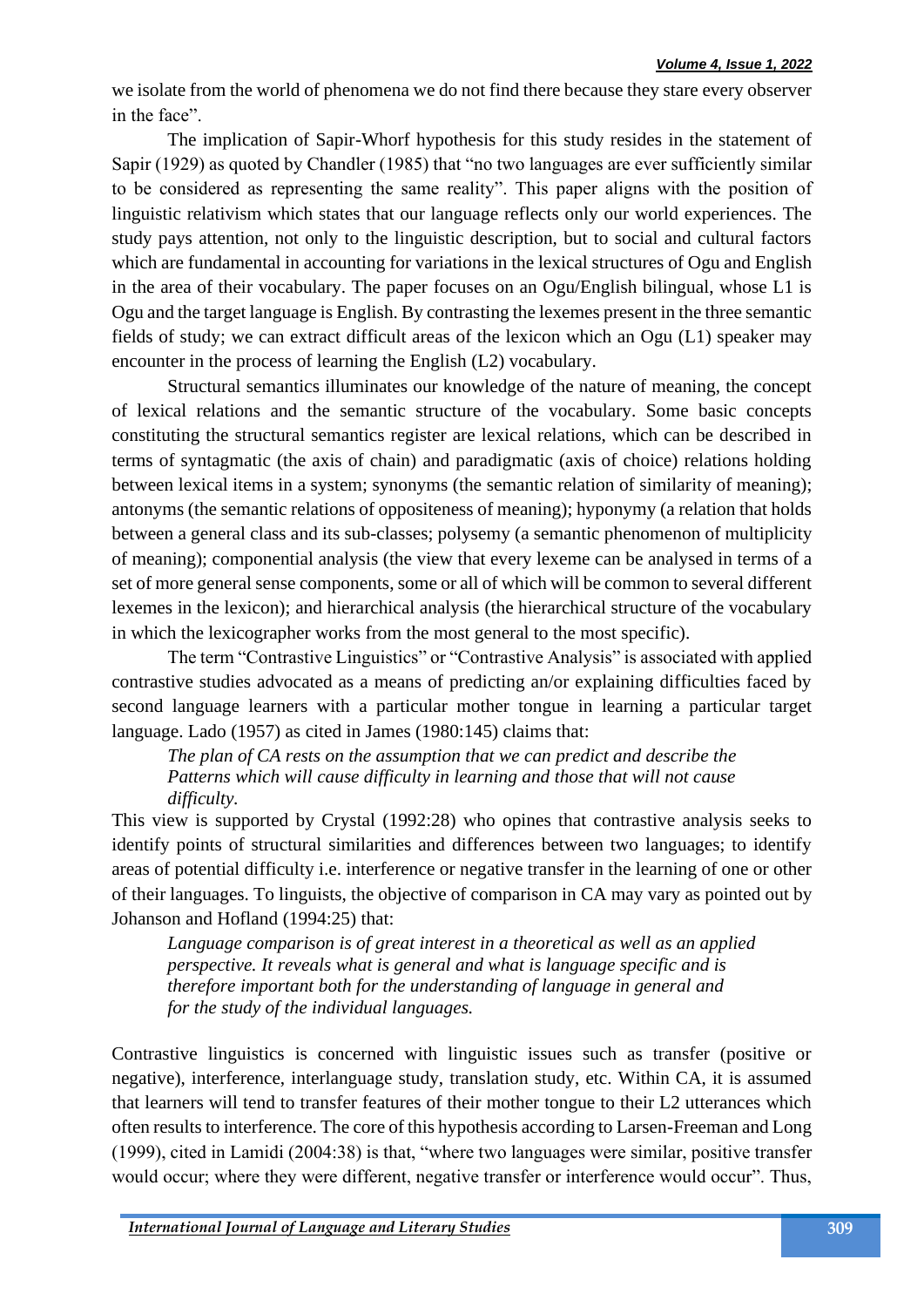CA is regarded as an instrument for comparing languages and improving the methods and results of language teaching. The contrastive analysis hypothesis therefore refers to the belief that learning could be efficacious through the utilization of the similarities and differences between two systems: S1 and S2 (S1 being the first system acquired and S2, the second) (Lamidi, 2004). James (1980) identifies four approaches to the study of contrastive analysis. These are

- i. Structural and taxonomic model, which uses immediate constituent analysis in the comparison of structures or patterns of linguistic expressions without any reference to meaning.
- ii. Transformational generative grammar approach, which posits that deep structures and transformations are universal and the CA brings out points of departure in structures.
- iii. Contrastive generative grammar, where L1 and L2 structures are generated from a common base and are contrasted during this process of generation, and
- iv. Case grammar, which is based on a set of (largely semantic) linguistic universals.

In this paper, item (iv) shall be our reference point because it deals with the contrast of languages in the largely semantic fields.

# **4. DATA ANALYSIS**

# **4.1.English and Ogu Greeting Terms**

The greeting terms in English are basically for social interaction among members of the community. They are not as elaborate as that of the Ogu language. At this level of discourse, the English greeting terms are usually casual and make use of such terms as 'hello'/'hi', congratulations, sorry, etc. In actual fact, an English man considers greeting as bothersome at times (Ojo, 1996). This accounts for the fewer terms existing in the English language. On the other hand, the Ogu greeting terms differ considerably from that of English. The Ogu culture accords greetings a great priority because it is through this cultural act that one demonstrates the concern for the well-being of others. It is one of the parameters used in measuring the proper conduct of a person in the Ogu society. The system of greetings on Ogu is observed via the production of a lengthy greeting in place of the casual greetings, which characterize the English discourse. The tables below show the contrast and similarities between the two languages.

| 1uviv 1                                                                       |                |                                                           |                              |
|-------------------------------------------------------------------------------|----------------|-----------------------------------------------------------|------------------------------|
| WHÈNÈNÚ                                                                       |                |                                                           |                              |
| Ogu                                                                           | <b>English</b> | Ogu                                                       | <b>English</b>               |
| Mǐ kúdó afonú                                                                 | Good morning   | Mĭ<br>kúdó<br>àwéwéh<br>(Happy)<br>harmattan period)      | X                            |
| Mĩ kúdó whèmè                                                                 | Good afternoon |                                                           |                              |
| Mĩ kúdó whèjàyì                                                               | Good evening   | Mí kúdó whènù (I hope you are<br>enjoying the dry season) | X                            |
| kúdózàn<br>Mĭ<br>(Greeting for night,<br>English<br>in<br>not<br>'Goodnight') | X              | Mĩ kúdó whe                                               | Compliments<br>of the season |
| Ezúnkerè                                                                      | Good night     |                                                           |                              |

**Table I**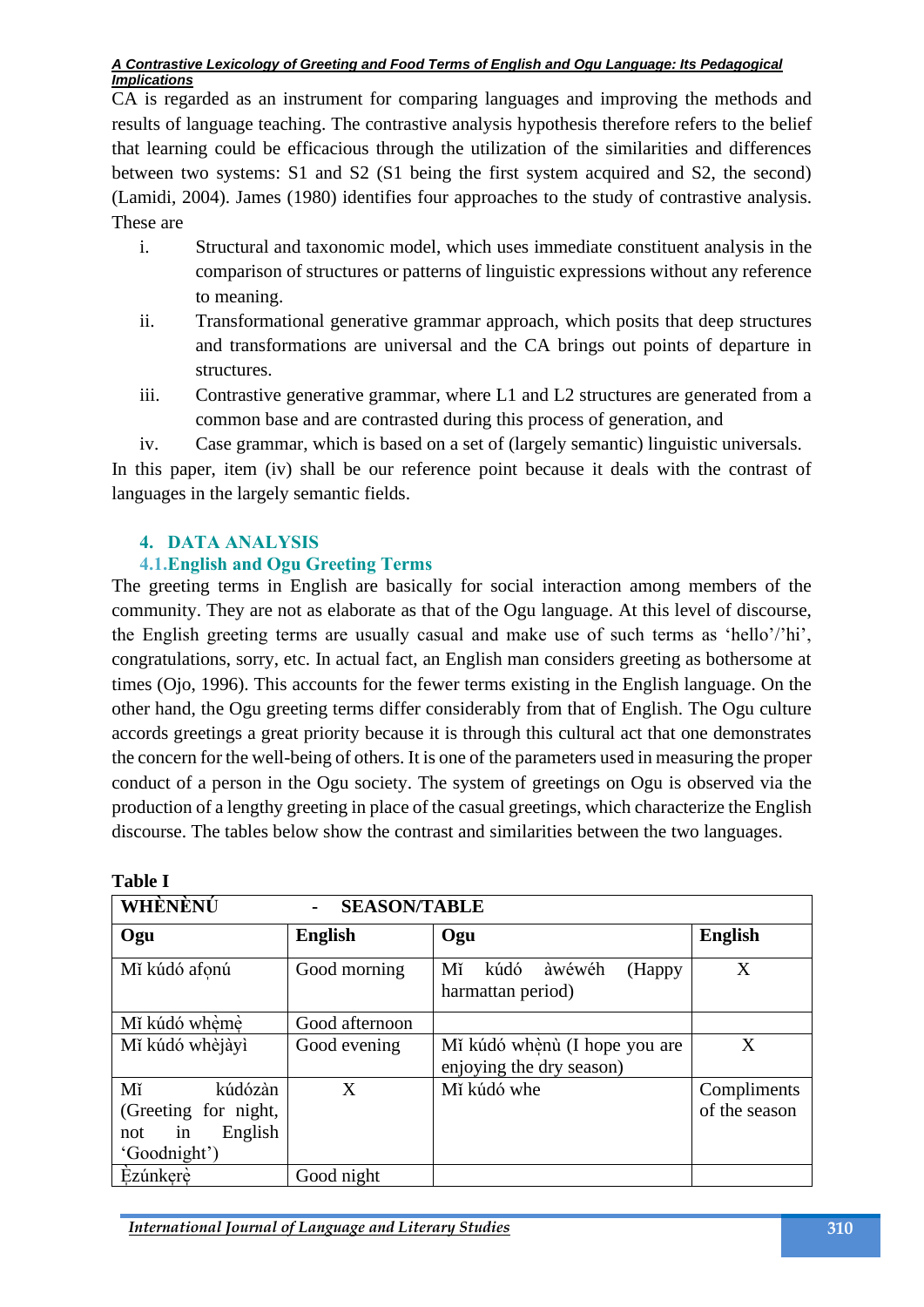| àvìvò<br>kúdó<br>Mĭ |     | kúdó gbòjè. {Happy<br>Mĭ       |  |
|---------------------|-----|--------------------------------|--|
| (Ihope)<br>you      | are | holiday/happy resting $day(s)$ |  |
| enjoying the cold   |     |                                |  |
| weather)            |     |                                |  |

### **Table II**

| <b>ONODONU:</b>                                                                                                              |                       | <b>VIVE: CONDOLENCE</b>                                                                                                           |                                        |  |
|------------------------------------------------------------------------------------------------------------------------------|-----------------------|-----------------------------------------------------------------------------------------------------------------------------------|----------------------------------------|--|
| <b>CONGRATULATORY TERMS</b>                                                                                                  |                       |                                                                                                                                   |                                        |  |
| Ogu                                                                                                                          | <b>English</b>        | Ogu                                                                                                                               | <b>English</b>                         |  |
| Mǐ kúdó tádagbè                                                                                                              | Congratulat           | Mí pàyídó                                                                                                                         | Sorry                                  |  |
|                                                                                                                              | ions                  |                                                                                                                                   |                                        |  |
| Mí kúdó<br>aloh<br>sínmè<br>(Congratulation on your<br>new born baby)                                                        | X                     | Gothó étòn na yón                                                                                                                 | Accept<br>my<br>heartfelt<br>Sysmpathy |  |
| Jewhe na pon en (The<br>baby will have younger<br>ones)                                                                      | $\mathbf X$           | Màwú nahdó arò múyírànká<br>do tè. (God will prevent the<br>re-occurrence of such death)                                          | X                                      |  |
| Yǒnú na bàsì tádagbè                                                                                                         | Happy<br>married life | Mi ma na mọ mọkọntón bà.<br>(We won't witness such a<br>terrible loss again)                                                      | X                                      |  |
| Mĭ<br>kúdó<br>kwězízań<br>alowiwleton.<br>(A <sup>11</sup> )<br>the<br>money spent<br>the<br>on<br>wedding will be fruitful) | X                     | <b>Mawu</b><br>yi<br>devotho<br>nah<br>téentónmèh<br>(God<br>will<br>replace the dead with another<br>one (in the case of a baby) | X                                      |  |
| Ásĭ naji bogbo (The wife<br>will give birth to many<br>children)                                                             | X                     | È wà lèbránú                                                                                                                      | What a pity!                           |  |
| Owhénámiyón (The new<br>house will bring comfort)                                                                            | X                     |                                                                                                                                   |                                        |  |
| mi na so náa mọ mọ<br>ńkónà (You will not with<br>witness such occurrence<br>again)                                          | X                     |                                                                                                                                   |                                        |  |
| Mĭ kúdó gbigbogaa na<br>zăn e loo. (You will use<br>what you bought by<br>yourself)                                          | X                     |                                                                                                                                   |                                        |  |
| Màwú íná bàyí dèwú gán<br>mọ lóo (May you be<br>blessed<br>with<br>more<br>promotions)                                       | X                     |                                                                                                                                   |                                        |  |

### **Table III**

| <b>AZON</b><br><b>WORK</b><br>$\blacksquare$<br><b>GREETING</b> |                |        | DONÚDO - CASUAL |
|-----------------------------------------------------------------|----------------|--------|-----------------|
| Ogu                                                             | <b>English</b> | Ogu    | <b>English</b>  |
| Ena sè na we                                                    |                | Nahweh | Hello/Hi        |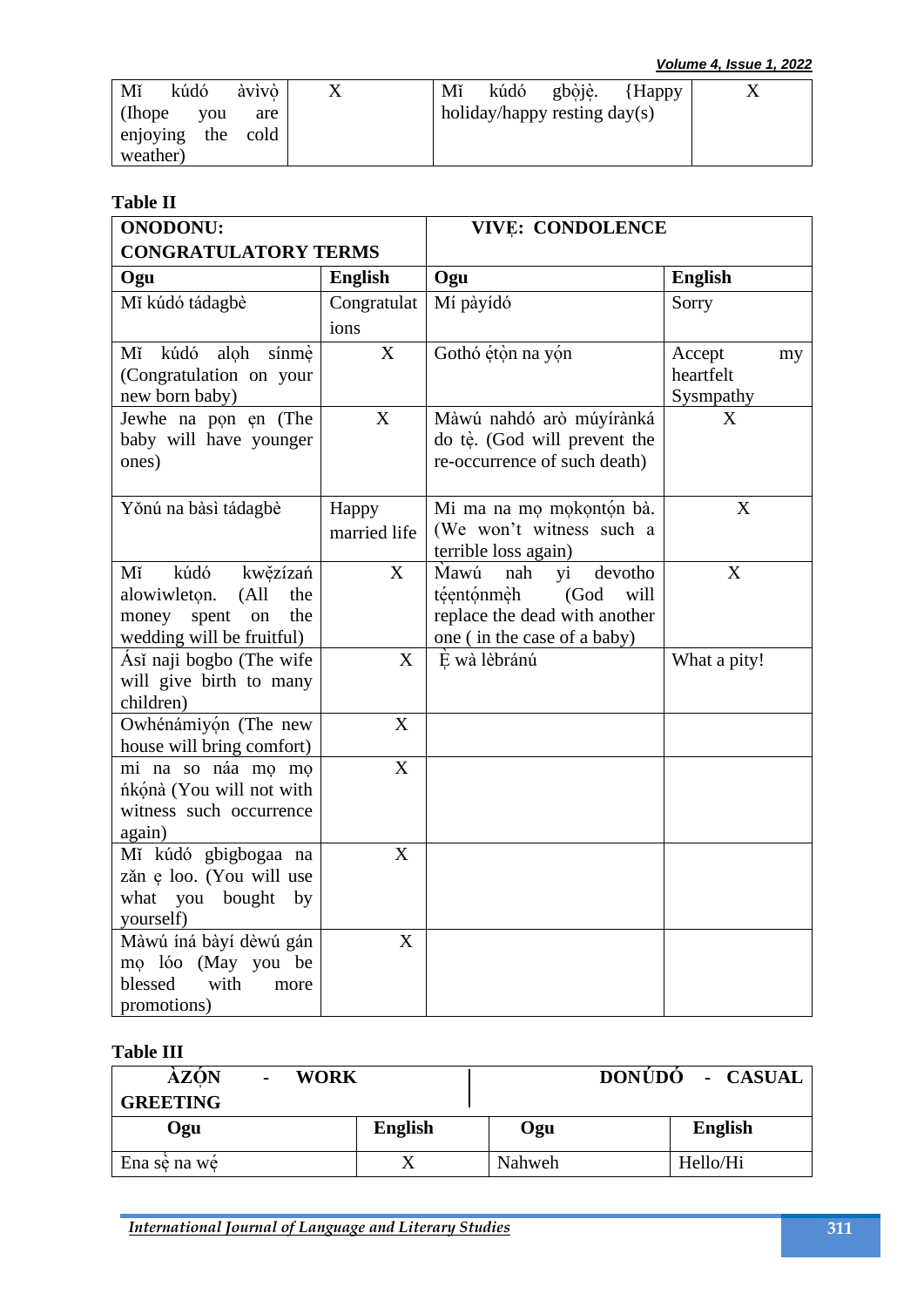*A Contrastive Lexicology of Greeting and Food Terms of English and Ogu Language: Its Pedagogical Implications*

| (It will be well with you)    |              | Nah a bayido            | How are you?  |
|-------------------------------|--------------|-------------------------|---------------|
| Mĩ kúdó àzán                  | Well done    | Mi ku aze aton          | Quite and age |
| Mí kúdó odah zan (Well done   | X            | $E$ to dagbe ya (I hope | X             |
| for the beauty work)          |              | you are okay)           |               |
| Aná sàà nú (May you sell and  | X            | Mi ku avo lo            | Welcome       |
| make a profit)                |              |                         |               |
| Whèdàgbè we mu na mọ May      | X            | Mikudo jijohon (How     | X             |
| you have a good catch)        |              | are your people at      |               |
|                               |              | home)                   |               |
| Mí nà yí dagbè bo sò gò dagbè | Safe journey | Whenu le lo             | Bye           |
| Mí kúdó máwù zón (well done   | X            | İbòwa                   |               |
| in the work of God)           |              |                         |               |
| Ana mọ hù (May you kill       | X            |                         |               |
| animals)                      |              |                         |               |

The mark **'X'** shows that there are no equivalents of the terms in the language.

# **4.2.Contrastive Statement**

As observed from the tables above, the Ogu terms for greetings are multifarious and multidimensional. It is also noted that some greetings in Ogu are realised in prayers. What we have most times are the literal translations in which an Ogu/English bilingual transfers the system of greetings in Ogu into English. These forms of greetings are foreign to a native English speaker.

Furthermore, it is noted that the greeting terms in English that is expected to be casual such as "Hello" or "Hi" is more comprehensive in Ogu to include, "Mí kúdó jìjòhòn (I hope you are in good health), "Whenu le lo?" (How are your people at home?) and "Etó dàgbè yà" (I hope you are okay). This is attributed to the fact that greetings are taken very seriously in African in general and among the Ogu people in particular. Greetings in English are more of a casual or mere exchange of pleasantries without any strong cultural values attached to it.

The Ogu language also has a general term for greeting workers which is "Ena sè na wá" (It will be well with you). This form of greeting is foreign to a native speaker of English. There are also specific greeting terms for different groups of workers. For fishermen/women it is. "Whèdàghè whemu na mo" (May you have a good catch); traders will be greeted with, Ana san nu" (May you sell and make profit), the clergy will take. "Mí kúdó máwù zón" (Well done in the work of God). These and other forms of greetings are not realised in the English language.

Similarly, there is no T.E. for Ogu greeting terms such as, "Mi kudozan" (Greeting for late evening towards night but not the English Goodnight"). The Ogu speaker will likely substitute 'Good evening' for the night greeting term. Also, Ogu language has greeting terms for different seasons of the year, such as rainy season, dry season and harmattan. During the rainy season, the greeting is "Míkúdóàvívó (hope you are enjoying the cold weather), the dry season will attract, "Míkúdó whènù" (hope you are enjoying the dry season), while during the harmattan period, the greeting term in Ogu is, "Míkúdóàwéwéh" (happy harmattan period).

Finally, it is also to be noted that the Ogu language has more condolence greeting terms than English. The English language has the terms 'Sorry' and 'accept my heartfelt sympathy or condolences' for the expression of condolence. This is the way they share in the sorrow and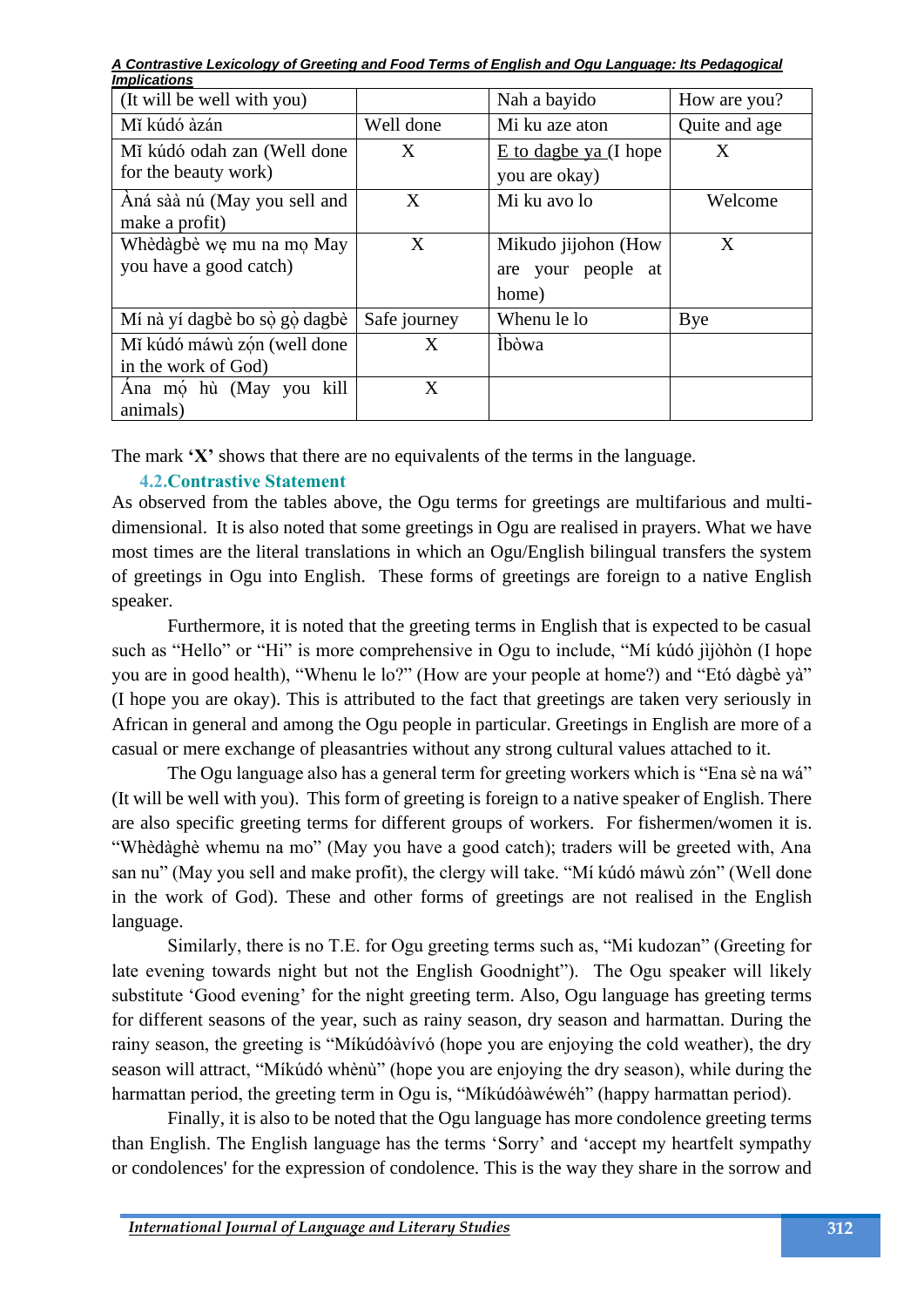loss of the bereaved ones. But the Ogu language has more of the condolence greeting terms which is attributed to the communalistic nature of the Society.

### **4.3. English and Ogu Food Terms**

According to Emest and Helmer (1962) as presented in Ojo (1996), the English terms for food crops can be divided into four categories namely-cereal, root/tubers, vegetable and stimulant. This study will, however, treat fish as another category under food terms. The English fish terms are categorized into two classes due to their habitat. These are tropical saltwater fish and fresh water fish (http://en.wikipedia.org/wik/fish). As with English, the Ogu food terms can also be categorized into cereals. grains, vegetables, tuber/roots, stimulants and fish. A comparative analysis of food terminologies in Ogu and English would reveal the probable areas of conflicts. This is presented in the table below.

### **TABLE IV**

| <b>TUBERS/ROOT</b> |                |        | <b>STIMULANTS</b> |  |
|--------------------|----------------|--------|-------------------|--|
| Ogu                | <b>English</b> | Ogu    | <b>Enlish</b>     |  |
| Teví               | Yam            | Gbànja | Kola nitidia      |  |
| Glèn               | Cocoyam        | Gbànja | Kola acuminate    |  |
| Àzín               | Groundnut      | X      | Tea               |  |
| Welí               | Sweet potato   | Azomáh | Tobacco           |  |
| Fènyèn             | Cassava        | Áhàn   | <b>Drinks</b>     |  |
| Òsúrú              | Irish potato   | Sìgáà  | Cigarettes        |  |
|                    |                | Gěé    | Hemp              |  |

#### **TABLE V**

| <b>CEREALS</b> |                  | <b>VEGETABLES</b> |                |  |
|----------------|------------------|-------------------|----------------|--|
| Ogu            | <b>English</b>   | Ogu               | <b>English</b> |  |
| $\mathbf X$    | <b>Barley</b>    | Feví              | Okro           |  |
| $\mathbf X$    | <b>Buckwheat</b> | Lenu              | X              |  |
| $\mathbf X$    | Wheat            | Somá              | X              |  |
| Gbathó         | Maize            | Jomakun           | X              |  |
| Likún          | Millet           | Mavèh             | X              |  |
| Àyíví          | Beans            | Gbomá             | X              |  |
| Gbokún         | Guinea com       | Gbádógbadò        | X              |  |
| Morikún        | Rice             | X                 | Spinack        |  |
| X              | Oats             | X                 | Lettuce        |  |
| $\mathbf X$    | Rhye             | X                 | Cucumber       |  |
|                |                  | X                 | Carrot         |  |
|                |                  | X                 | Cabbage        |  |

### **TABLE VI**

| <b>WHEVI</b> | <b>FISH</b>    | <b>WHEVI</b> | <b>FISH</b>    |
|--------------|----------------|--------------|----------------|
| Ogu          | <b>English</b> | Ogu          | <b>English</b> |
| Yányàn       | <b>Shark</b>   | Azovu        | Lookdown fish  |
| Awósó        | Croaker        | Fiayi        | Permit fish    |
| Pòkú         | Mackerel       | Ágàshà       | X              |
| Pàlí         | Stockfish      | Ásàn         | X              |

**International Journal of Language and Literary Studies**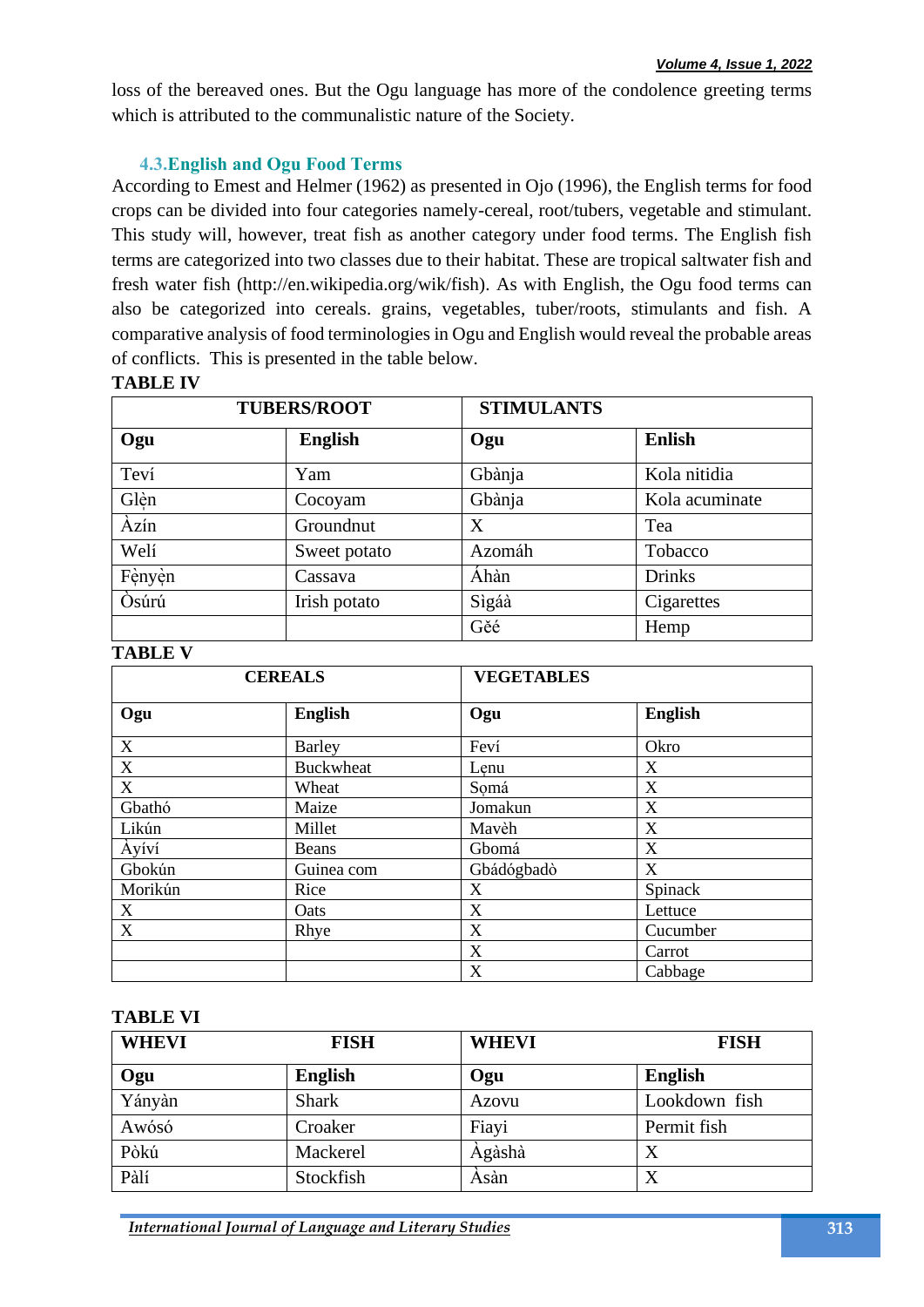| A Contrastive Lexicology of Greeting and Food Terms of English and Ogu Language: Its Pedagogical |  |  |
|--------------------------------------------------------------------------------------------------|--|--|
| $lmmli$ ationa                                                                                   |  |  |

| <u>Implications</u> |                           |                           |                           |
|---------------------|---------------------------|---------------------------|---------------------------|
| Sikásikà            | Goldfish                  | Àgbán                     | $\boldsymbol{\mathrm{X}}$ |
| Zèngbìn             | Electric fish             | Avoveh                    | $\mathbf X$               |
| Qwé                 | Tilapia                   | Jádŭ                      | $\overline{X}$            |
| Salumó              | <b>Titus</b>              | Nukungodo                 | $\overline{\text{X}}$     |
| Zovú                | Squid                     | Otùn                      | $\mathbf X$               |
| Dègòn               | Crayfish                  | Megiden                   | X                         |
| Kaká                | Slug                      | Apán                      | X                         |
| Gázá                | Crab                      | Owéh                      | X                         |
| Òsan                | Startfish                 | Dòdòkum                   | X                         |
| Pompoku             | Jack fish                 | Gboge                     | X                         |
| Akerémbà            | Angel fish                | Potoe                     | $\overline{X}$            |
| Kònkò               | Puffer fish               | Òwá                       | $\overline{X}$            |
| Tunví               | Cat fish                  | Numbe                     | X                         |
| Wle                 | X                         | X                         | <b>Bass</b> fish          |
| Ofan                | X                         | X                         | Silver dollar fish        |
| Ogùn                | Whale                     | $\mathbf X$               | Sucker fish               |
| Jenuvlé             | $\mathbf X$               | $\overline{X}$            | Betta fish                |
| Sósógliso           | X                         | $\mathbf X$               | <b>Butterfly</b> fish     |
| Àgbájá              | X                         | X                         | Clown fish                |
| Patámàjà            | $\mathbf X$               | X                         | <b>Banner</b> fish        |
| Afra                | $\mathbf X$               | $\overline{X}$            | <b>Blue Tang fish</b>     |
| Rufon               | $\overline{X}$            | $\overline{\mathrm{X}}$   | Trigger fish              |
| Kwěntǐn             | X                         | X                         | Parrot fish               |
| Orombo              | $\overline{X}$            | $\overline{X}$            | Sea Horses                |
| Anánòí              | $\boldsymbol{\mathrm{X}}$ | $\boldsymbol{\mathrm{X}}$ | Sea dragons               |
| Zoke                | X                         | X                         | Yellow Tang fish          |
| $\mathbf X$         | <b>Highest</b> fish       | $\overline{X}$            | Hawk fish                 |
| $\overline{X}$      | File fish                 | X                         | Snapper fish              |
| $\overline{X}$      | Jaw fish                  | $\overline{\mathbf{X}}$   | Pork fish                 |
| $\overline{X}$      | Lion fish                 | $\overline{X}$            | Cuttle fish               |
| $\overline{X}$      | Piranha fish              |                           |                           |

# **4.4. Contrastive Statement**

From the diagram above, it is noted that an Ogu learner of English may find it difficult to find Translation Equivalence (TE) for the differences observed especially in the areas of cereals, vegetables and fish. This is because cereals like barley, wheat, buckwheat, oat, rhye, and vegetables like spinach, lettuce and cabbage have no TE in Ogu due to the fact that these crops are foreign to the tropical region where Ogu exists. Also, since fish(es) have different distribution all over the world, some are foreign to Ogu speakers and so cannot be named. So also are some fish and their terms foreign to the English people. Therefore, the physical realities of English cereals, vegetables and fish, not known in the Ogu culture may be hard to capture. Their colour, shape and size would require great imaginative power to approximate. Though some lexemes such as cumber, carrot etc have found their way into the Ogu language via lexical borrowing and assimilation.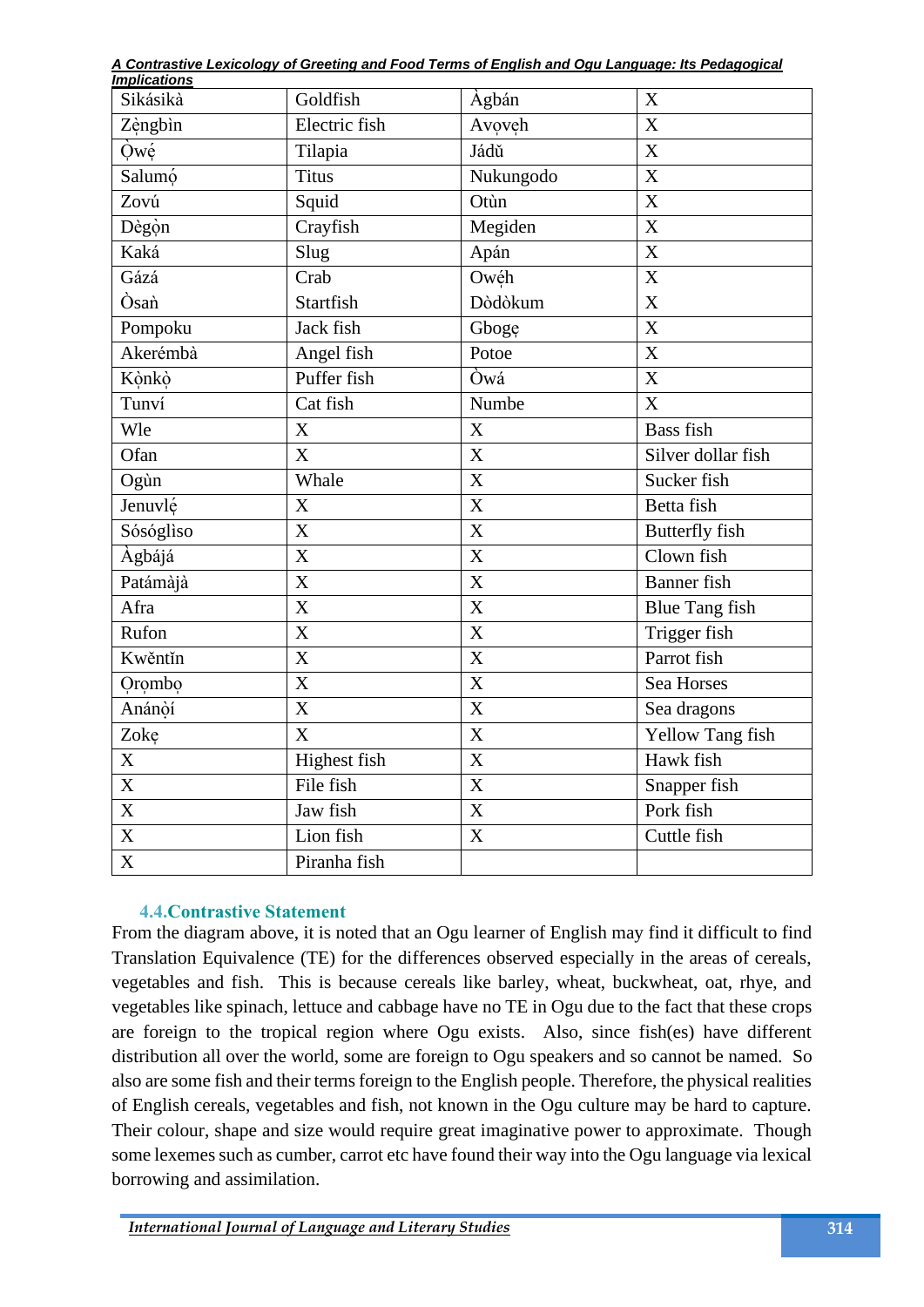Moreover, the Ogu language has no equivalents for coffee, tea, chocolate which are most times differentiated in the English culture and language. As a result, an Ogu learner may use the word Tii, which is also a borrowed word from English to cover for all kind of beverages. Same goes for cigarettes referred to as Sigaa in Ogu. Kolanut, whatever the type, has just a name 'Gbanja' which may also pose a problem to a second language learner.

### **4.5.Pedagogical implications**

As observed from the tables above, the various shade of differences that reflect in Ogu and English, due to cultural and geographical differences of the two language societies, will create learning problem to an Ogu learner of English, especially where there are no translation equivalences (T.E.) for those words in English. This may result to direct translation or negative transfer of the mother tongue to the target language. These shades of differences are of concern to the Ogu learner of English and the second language teacher.

### **5. CONCLUSION**

In conclusion, the lexical variations existing between Ogu and English in the two semantic fields of study have been attributed to their cultural differences. In fact, this study has revealed that of all the components of language, the lexis is more culturally generated and a good understanding of them, demand familiarity with the culture that produces them. It is the people's culture which serves as the key to opening their linguistic varieties, choice and usages.

### **Recommendations**

- i. Since the concern of contrastive linguistics is how a monolingual becomes bilingual, text translation must be done by taking cognizance of the cultural context, lexical and communicative situation of the source language and its speakers. This will help to extract the intended meaning from the target language and then reconstruct this same meaning in the source language text and situation.
- ii. There is also the need for dynamism and innovativeness on the part of the L2 teacher as adequate incentives such as teaching/ learning materials, welfare package, conducive teaching and learning environment, motivation and opportunities for usage would go a long way in reducing, if not totally eliminating, the perceived difficulties of the Ogu speaker learning the second language (English).
- iii.Learning a language, therefore, is not only learning the alphabet, the meaning, the grammar rules and the arrangement of words, but it is also learning the behavior of the society and its cultural customs. Thus; language teaching should always contain some explicit reference to the culture, the whole from which the particular language is extracted.
- iv.Lastly, there is the need to design appropriate module for teaching and learning English with a practical classroom approach to learning of second language vocabulary.

### **References**

- Adeyanju, D.S. (2002). Sociolinguistics: An introductory insight. In Babatunde, S.T. and Adeyanju, D.S. (Eds), *Language, meaning and society* (pp. 527-537). Haytee Press & Pub. Ltd.
- Akindele, F. & Adegbite, W. (1992). *The sociology and politics of English in Nigeria: An introduction*. OAU Press.
- Andah, B. (1982). *African Development in Cultural Perspective*. University of Ibadan Press